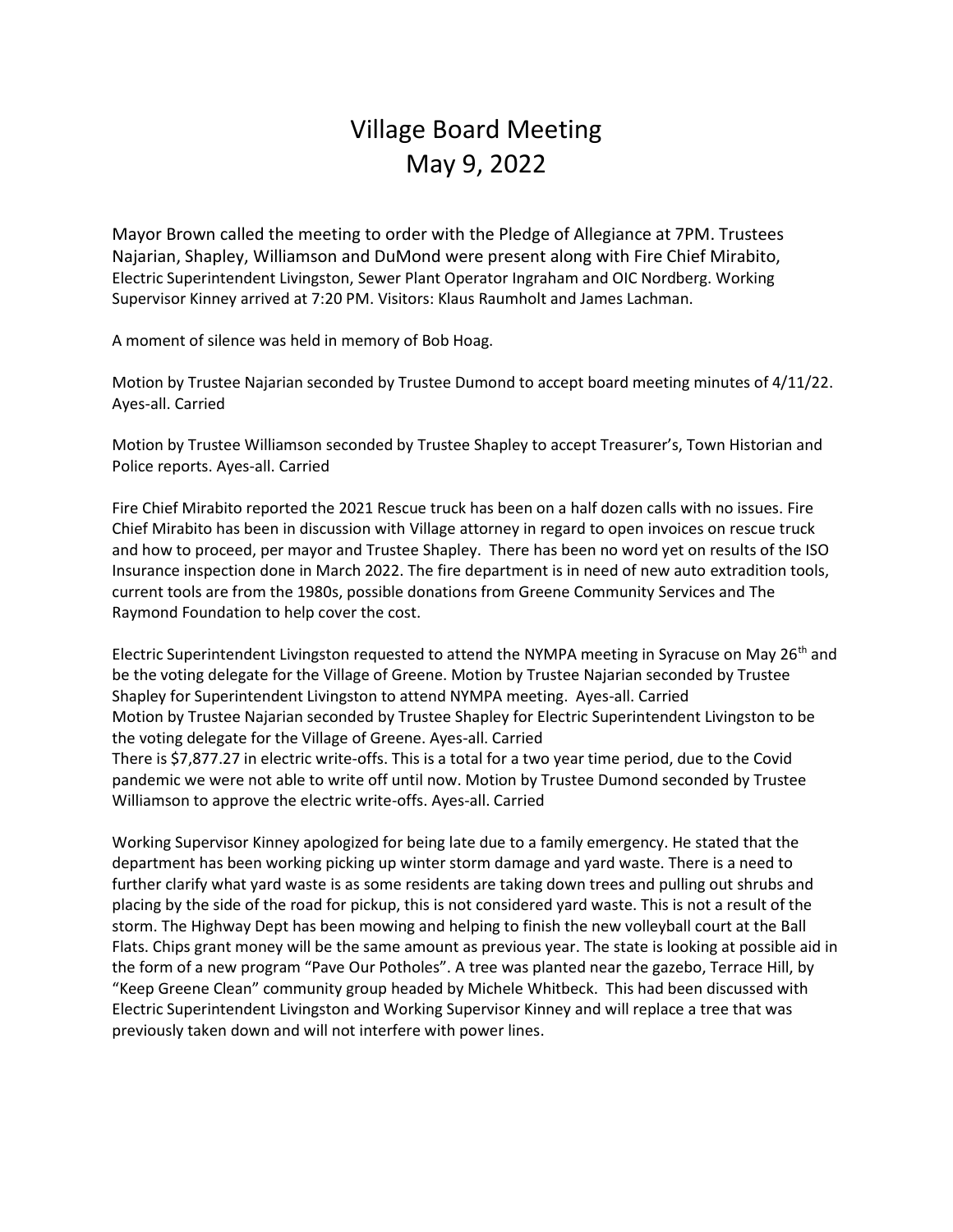OIC Nordberg requested permission to attend Officer Field Training Class at the Broome County Sheriff's Office on May 17, 18 and 19, 2022. Motion by Trustee Shapley seconded by Trustee Najarian for OIC Nordberg to attend Officer Field Training May 17-19, 2022. Ayes-all. Carried.

Sewer Plant Operator Ingraham requested summer hours for the water/sewer department, Starting 5/9- 9/12/2022. Hours Monday – Thursday 6:00 a.m. – 3:30 p.m., Friday 6:00 a.m. -10:00 a.m. Motion by Trustee Williamson seconded by Trustee Najarian to approve summer hours for water/sewer department 5/9-9/12/2022. Monday to Thursday 6:00 a.m. – 3:30 p.m. Ayes-all. Carried.

Permission to destroy Official Compilation Codes, Rules and Regulations of the State of New York Section 16-Public service, as they are out of date and available online. Motion by Trustee Najarian seconded by Trustee Shapley. Ayes-all. Carried

Permission to destroy 2017 Paid Tax Receipts. Motion by Trustee Shapley seconded by Trustee Najarian. Ayes-all. Carried.

Motion by Trustee Williamson seconded by Trustee Najarian to authorize audited claims. Ayes-all. Carried.

Motion by Trustee DuMond seconded by Trustee Shapley to authorize budget adjustments. Ayes-all. Carried.

Mayor Brown opened the floor to visitors.

Klaus Raumholt and James Lachman introduced themselves as the owners of CoCo June. They are a vegan yogurt company hoping to begin production in August 2022 in Greene at the Sunrise Family Farm on Cherry St. They are hoping to employee approximately 30 people.

Trustee DuMond thanked the electric department for help during winter storm, they also assisted NYSEG and assisted other local municipalities.

Trustee Shapley reported that everything is running smoothly with police department.

Trustee Najarian said that Raymond's Earth Day was rescheduled to 5/23/22 from 2:30-5:00 p.m. Raymond employees will be helping to plant and place ground flower baskets in village during this time. Schaefer's will deliver hanging baskets and Jodi will co-ordinate with Electric Dept to hang them.

Trustee Williamson said that he is glad to be back as a trustee for the village. Water department has been busy with EPA sampling and fire hydrant flushing.

Mayor Brown reported that we were denied for two water grants we requested but not to be discouraged as this is normal the first time applying. He thanked all the departments for their help during the winter storm.

Motion by Trustee Williamson seconded by Trustee Najarian to end meeting and enter into executive session at 7:37 p.m. Ayes-all. Carried.